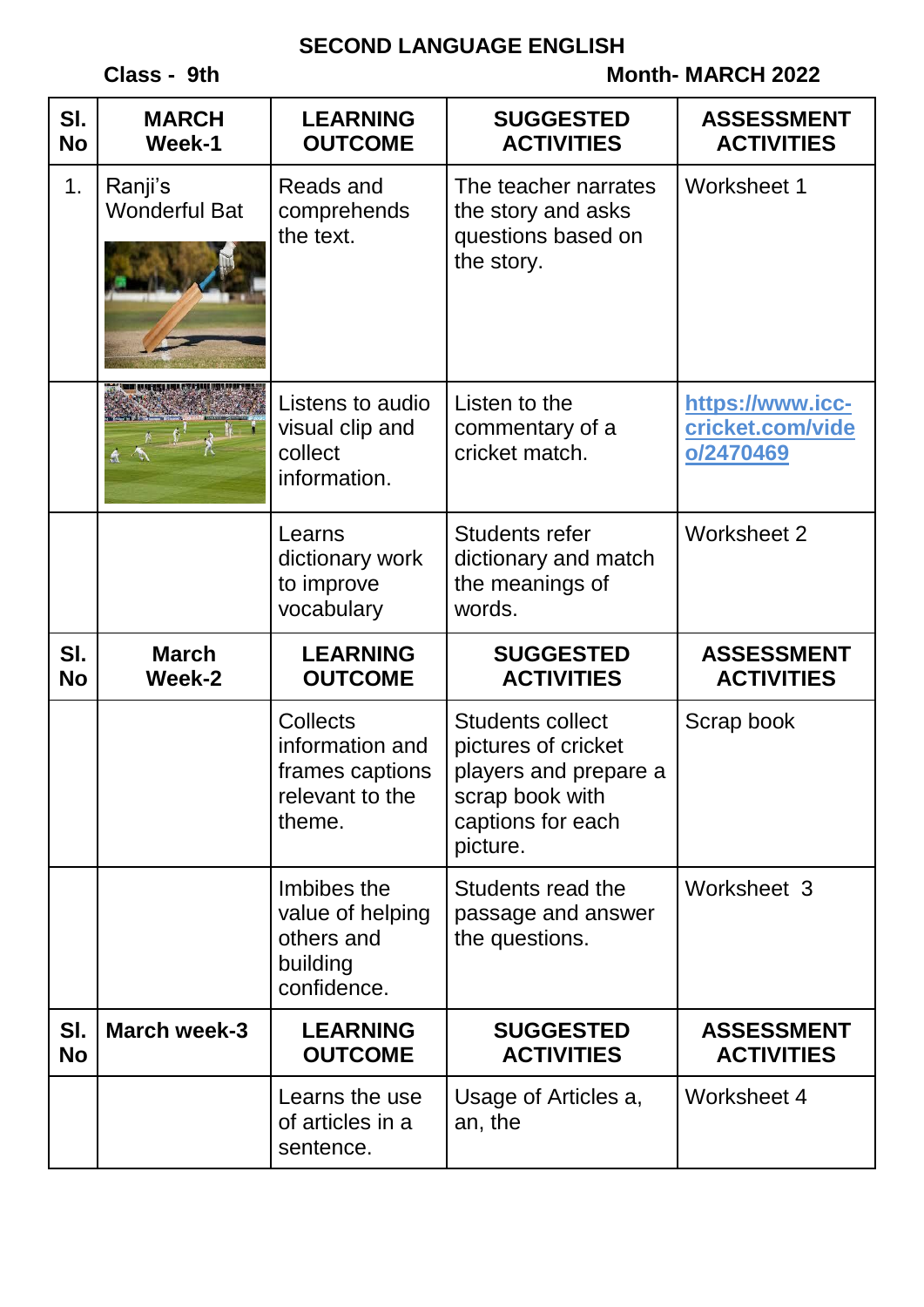|                  |                        | Learns to edit<br>the given<br>paragraph      | Edits spellings,<br>grammatical errors<br>and rewrites the<br>paragraph.                        | Worksheet 5                            |
|------------------|------------------------|-----------------------------------------------|-------------------------------------------------------------------------------------------------|----------------------------------------|
| SI.<br><b>No</b> | <b>MARCH</b><br>Week-4 | <b>LEARNING</b><br><b>OUTCOME</b>             | <b>SUGGESTED</b><br><b>ACTIVITIES</b>                                                           | <b>ASSESSMENT</b><br><b>ACTIVITIES</b> |
|                  |                        | Picture<br>description.                       | Describes the theme<br>of the picture using<br>simple sentences.<br>Learns to add a<br>caption. | Worksheet 6                            |
|                  |                        | Reads the given<br>content and<br>comprehends | <b>Reads and answers</b><br>the comprehension<br>questions.                                     | Worksheet 7                            |

# **WORK SHEET 1**

# **Answer the following Questions.**

- 1. Who wrote the story Ranji wonderful bat ?
- 2. Who was the captain of the team ?
- 3 . Who was the youngest member of the team ?
- 4 . Which shop did he pass on his way home?
- 5. How many runs Mr Kumar scored in the match against Tanzania?
- 6. This is the ............ of all my bats this is the bat I made a .......... with.
- 7. Who was the girl next door ?
- 8 . Ranji was not out with how many runs ?
- 9. Who won the match ?
- 10. Where did Ranji stop to buy laddoos for cookie?
- 11. How much did Ranji score in the next game?
- 12. Where did Ranji leave his bat ?
- 13. Was the bat a magical one.say Yes or No.
- 14. A bat has .........only when the ........ has magic
- 15. What is confidence?
- 16. How many laddoos did he bring on his way home after he won the match?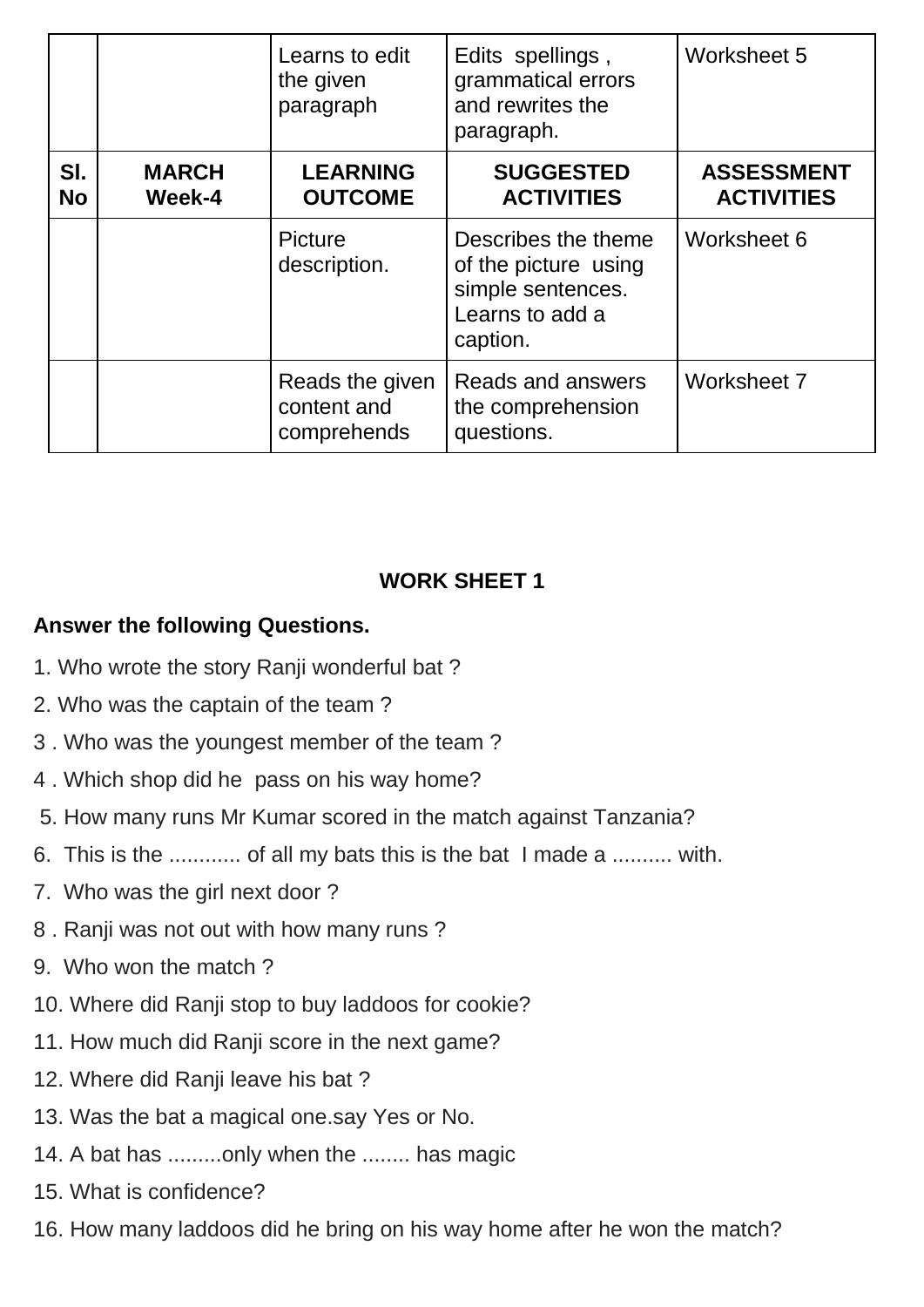## **WORK SHEET 2**

## **Refer dictionary and match the following.**

| All rounder     | if this word is in front of a fielding position it means it is very<br>close to the batsman's wicket. |
|-----------------|-------------------------------------------------------------------------------------------------------|
| <b>Boundary</b> | shout of a bowler to The umpire.                                                                      |
| Appeal          | two small items which are at the top of the stumps.                                                   |
| <b>Bails</b>    | a rope around the edge of the pitch.                                                                  |
| <b>Dolly</b>    | player who can score the most runs and take more<br>wickets.                                          |
| Maiden          | fast bowler surprises the batsman by deliberately bowling<br>a much slower ball.                      |
| Slower ball     | a very easy catch taken by a fielder.                                                                 |
| Silly           | when the bowler delivers an entire over without the<br>batsman managing to score a run.               |

## **WORK SHEET 3**

Self confidence means having faith or Belief in yourself .When a person believes in himself it becomes easy for him to achieve goals and happiness .A self confident person always has a positive attitude and eager to work for their goals. They are always happy and believe more in success than thinking of failure. while playing the game if you are confident that you will make the goal and focus on making the goal rather than thinking of how strong your opponent is you will win the game. This is a positive attitude towards ability which helps you achieve your goal.

### **Read the passage above and answer the questions that follow .**

- 1. What is self confidence?
- 2. When is it easy to achieve goals and happiness?
- 3. What are the qualities of a self confident person has in him?
- 4. Positive people believe more in ........than thinking of .......
- 5. What should we have in mind when we play a game?
- 6. ......... attitude helps us achieve our.........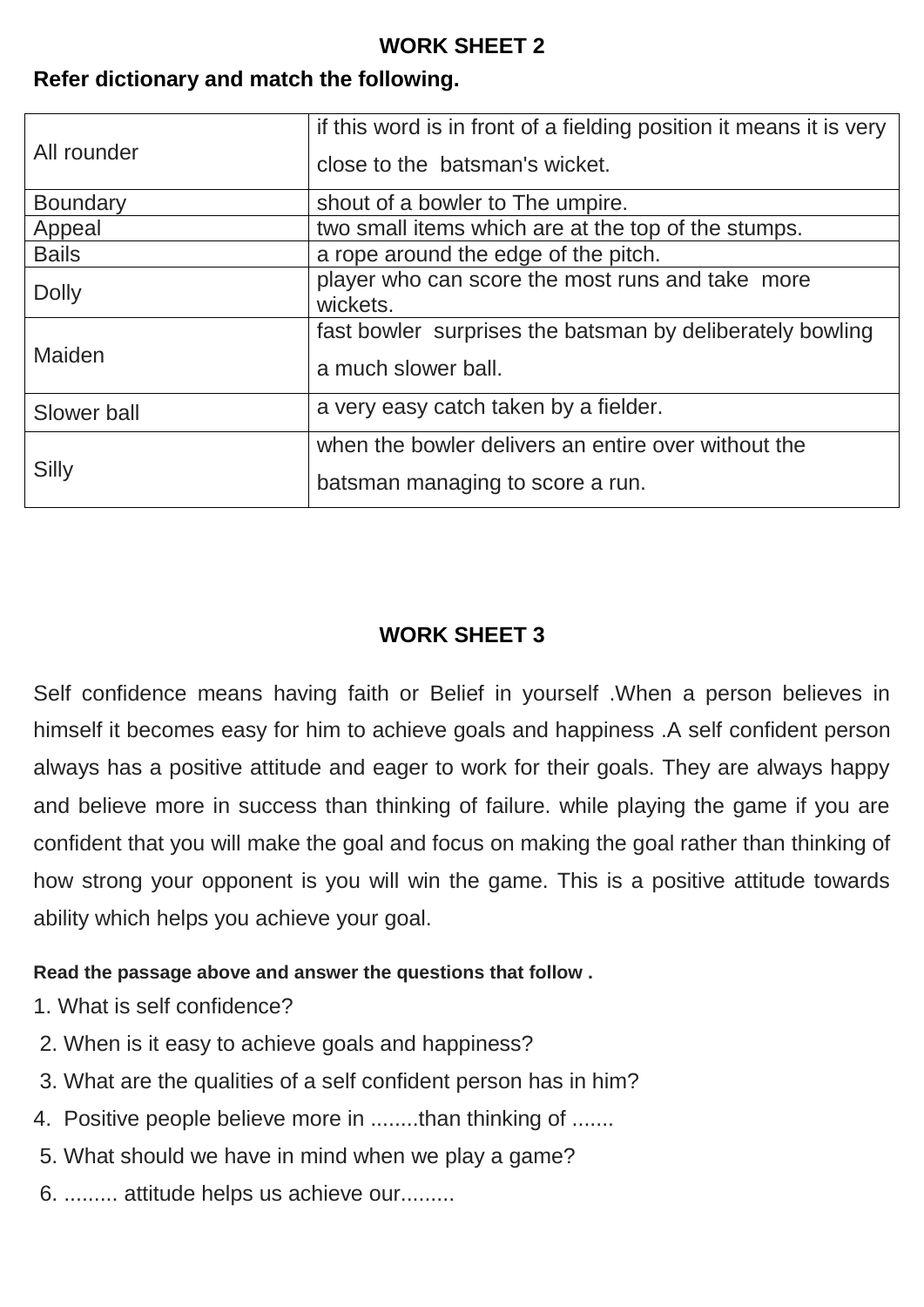## **WORK SHEET 4**

## **Complete the following story. Put in a, an or the.**

A man decided to rob \_\_\_\_\_\_ bank in the town where he lived. He walked into \_\_\_\_\_ bank and handed \_\_\_\_\_\_\_ note to one of cashiers. cashier read note, which told her to give \_\_\_\_\_\_ man some money. Afraid that he might have \_\_\_\_\_\_ gun, she did as she was told. \_\_\_\_\_\_ man then walked out of \_\_\_\_\_\_ building, leaving \_\_\_\_\_\_ note behind. However, he had no time to spend \_\_\_\_\_ money because he was arrested on \_\_\_\_\_\_ same day. He had made each mistake. He had written each conduction on the bad written same can be a set of the back of \_\_\_\_\_\_\_ envelope. And on \_\_\_\_\_\_ other side of \_\_\_\_\_\_ envelope was his address. This clue was quite enough for \_\_\_\_\_\_\_\_ detectives on the case.

## **Complete the following sentences using appropriate articles:**

- 1. Kathmandu is \_\_\_\_\_ capital of Nepal.
- 2. Kalpana is \_\_\_\_\_\_\_LLB student of Bangalore University.
- 3. Punjab, \_\_\_\_\_\_\_ important state of North India, has five rivers flowing through it.
- 4. Nehruji was \_\_\_\_\_\_ freedom fighter of \_\_\_\_\_\_ highest order.
- 5. \_\_\_\_\_\_ earth revolves round \_\_\_\_\_\_ sun.
- 6. \_\_\_\_\_\_ honest man will always speak truth.
- 7. Is \_\_\_\_\_\_ tiger \_\_\_\_\_\_ cruel animal?

# **WORK SHEET 5**

# **The following paragraphs have two errors. Edit the paragraph and rewrite it in the answerbook. Clues are given below.**

1**.** We all want to leed a happy life. What, according to you can make us happy. We shall discuss some practical ways.

- a. Spelling mistake to be corrected.
- b. Use correct punctuation mark.

2. Hemanth moved to the edge of the compound to pluck flowers. He last balance, fell down but broke his leg.

- a. Spelling mistake to be corrected.
- b. Conjunction to be corrected

## **WORK SHEET 6**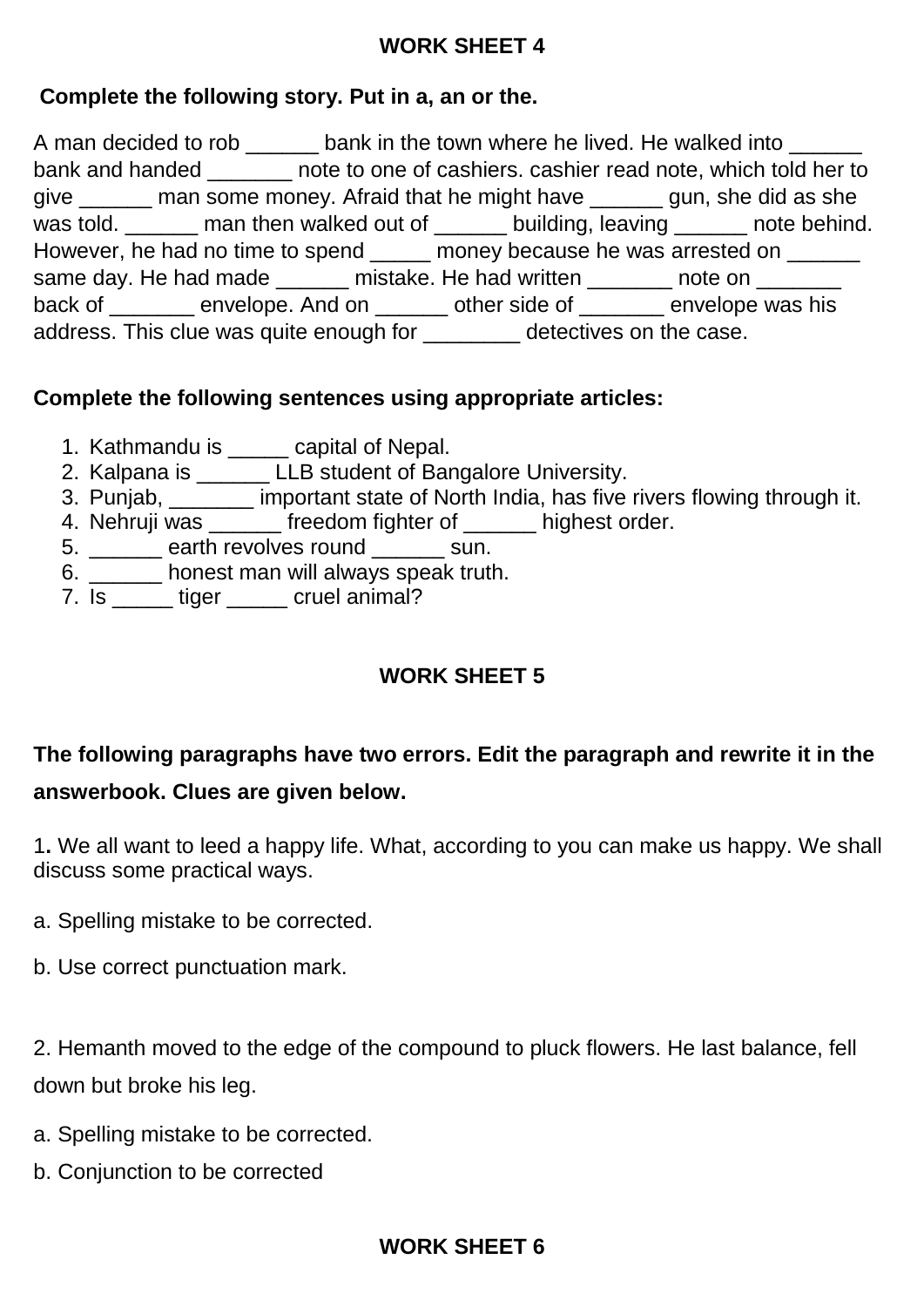## **PICTURE DESCRIPTION**

**Study the pictures given below write a description on an account of what the picture suggests to you in a paragraph.**



## **WORK SHEET 7**

### **READING PASSAGE COMPREHENSION**

#### **Read the following passage and answer the questions that follow:**

Punctuality is a habit which must be cultivated by every cultured person. It is the mark of civilization and culture. It has been rightly called as the 'soul of businesses. In our daily life, we have to attend to various types of business. This brings us in contact with other people. We hardly realize that in being late, how much annoyance and worry unnecessarily is caused to others. Nelson the philosopher used to say that he owes his success to punctuality in his life. If a man has various duties to attend to, he must be punctual. Otherwise, his life will be a failure. It is not easy thing to be punctual. It requires a man all the energy to regulate his life, if he wants to be punctual in every business. Unpunctuality invites trouble and worry. A man who is punctual and keeps his appointment, is sure to be held in high esteem by others. Everyone has confidence in him. Everyone trusts him because he keeps his word.

### **a. Why is punctuality necessary?**